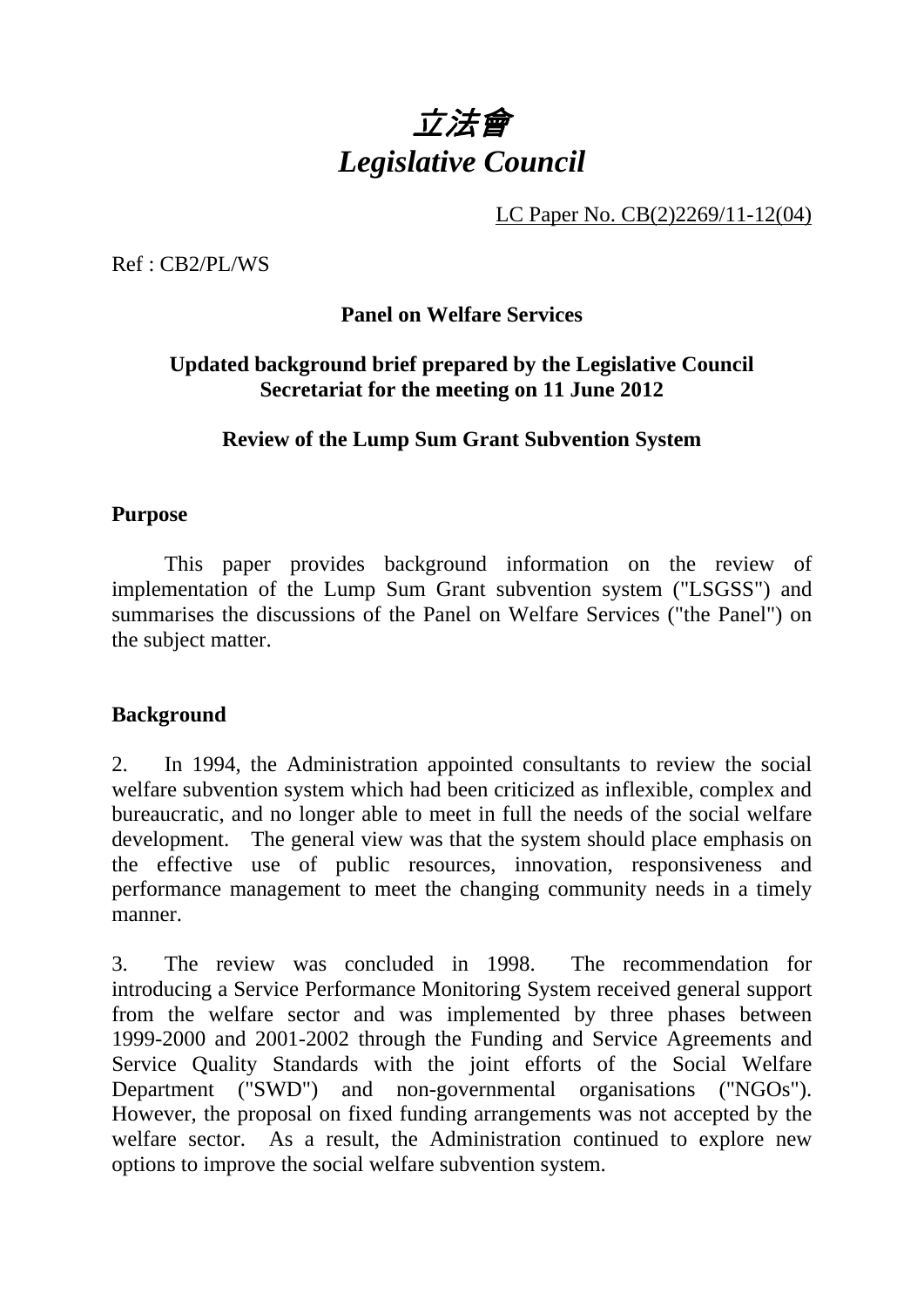4. In October 1999, the Administration presented to the Social Welfare Advisory Committee initial proposals to introduce a new funding arrangement in the form of a Lump Sum Grant ("LSG"). Under the proposed LSG package, the benchmark for each NGO would be determined on the basis of mid-point salaries of the pay scales of its recognized establishment as at 1 April 2000, plus the sector-wide average Provident Fund employer's contribution of 6.8%. Secondly, a snapshot of staff strength of each NGO as at 1 April 2000 and its Personal Emolument subvention for 2000-2001 under the existing subvention mode would be taken and projected. To address the welfare sector's concern that LSG might not provide sufficient funds to meet their contractual commitments to the existing staff, the Administration proposed the introduction of a Tide-Over Grant ("TOG") Scheme to address any possible problems arising from the need to meet contractual obligations to serving staff for salary increments and Provident Fund contributions in the first three years. Taking into consideration the comments received at the end of the consultation period in May 2000, the Administration extended the TOG period from three years to five years.

5. With the Finance Committee's approval on 15 December 2000, LSGSS was formally put in place as from January 2001.

6. In the light of the findings and recommendations of a survey conducted by an external independent consultant on NGOs' projected financial condition after the TOG period and their need for financial assistance, the Administration proposed to provide a Special One-off Grant ("SOG") in 2006-2007 to NGOs following the termination of TOG. Members were advised that SOG was intended to provide greater flexibility to and more time for the NGO management to make the necessary adjustments to meet their financial and/or staff commitments in the long run. Invitations for SOG applications were made to eligible NGOs in August 2005.

7. According to the Administration, as at 1 April 2012, 164 out of 171 subvented NGOs have joined the LSG subvention mode on a voluntary basis.

# **Deliberations of the Panel**

8. In the light of the strong views from the welfare sector, the Panel had time and again discussed with the Administration the review of LSGSS.

#### Reconvening of the LSG Steering Committee ("LSGSC")

9. At its meeting on 29 October 2007, the Panel discussed with the Administration and received views from 23 deputations on the implementation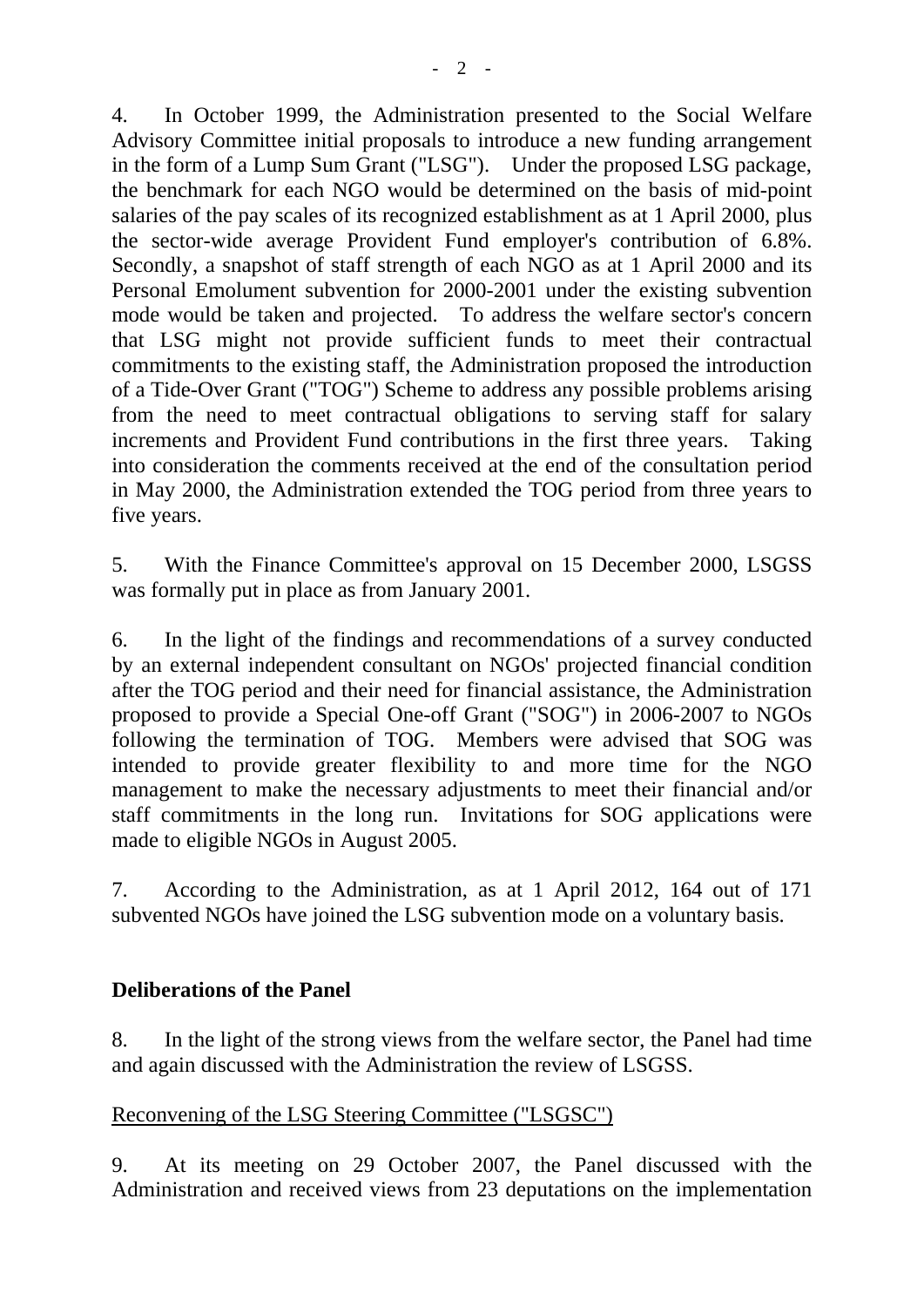of LSGSS. Deputations attending the meeting strongly urged the Administration to, among other things, reconvene LSGSC and set up an independent committee to review LSGSS without further delay. Members shared the deputations' views and suggestions. They took the view that the grievances expressed by the subvented welfare sector were rooted in the implementation of LSGSS. Members also urged the Administration to provide a concrete timetable for the review.

10. The Administration advised that it was aware of the difficulties faced by the subvented sector operating under the LSG subvention mode. The Administration pointed out that the financial problems faced by some NGOs on LSG were caused by a number of factors, including the Government's cost-saving initiatives, changing community needs and higher public expectation.

11. The Administration further advised that the Director of Social Welfare ("DSW") had re-convened LSGSC in August 2007, with a view to further enhancing LSGSS and assisting NGOs in its implementation. Chaired by DSW, LSGSC comprised representatives of NGOs management, staff unions and service users. The sector had made a number of proposals for enhancing LSGSS, including  $-$ 

- (a) conducting a comprehensive review of LSGSS;
- (b) increasing the recurrent subvention baseline allocation; and
- (c) implementing interim measures to ease the financial problems faced by NGOs.

These proposals were under consideration by the Administration. As LSGSC represented a wide spectrum of views, including the Government, NGO management and staff, staff unions as well as service users, the Administration did not see the need for setting up a new committee to review LSGSS. The LSGSC would continue to be the platform for engagement with the sector on LSGSS. The Administration stressed that it would maintain an open mind on any proposals for enhancing the system.

12. Members were further advised that LSGSS had brought about benefits and enhancement to the welfare sector and was widely accepted by NGOs. It would continue to improve the system and offer assistance to NGOs as appropriate within the framework of the established policy.

13. Members expressed dissatisfaction at the Administration's reluctance to set up an independent committee to review LSGSS. To facilitate members'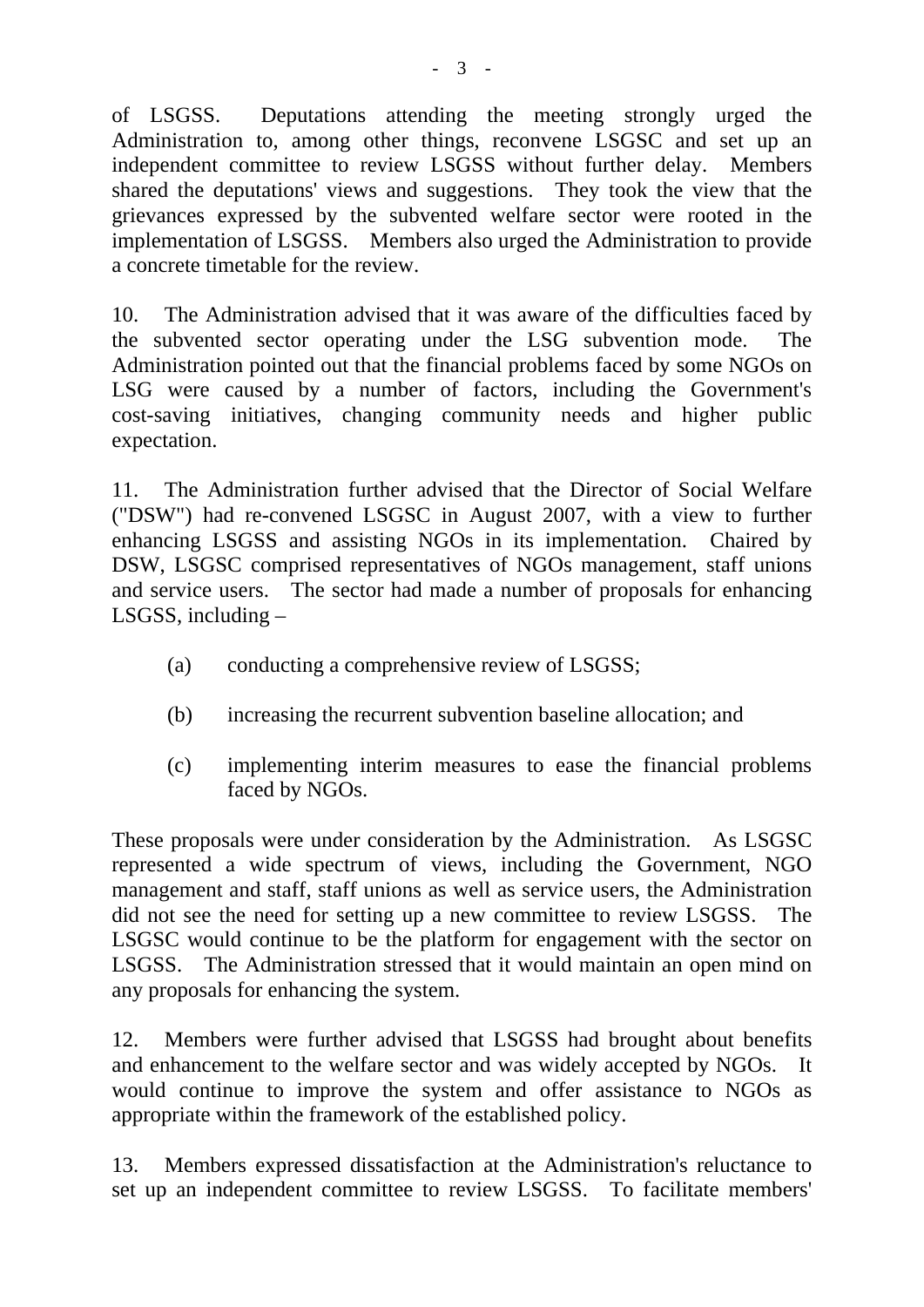future discussion, the Panel requested the Research and Library Services Division ("RLSD") of the Legislative Council ("LegCo") Secretariat to prepare an information note on the impact of LSGSS on the subvented welfare sector. The information note prepared by RLSD of the LegCo Secretariat was issued to members vide IN14/07-08 on 9 May 2008. The Panel also invited public views on the subject. A total of 76 submissions from the welfare sector and members of the public were received.

#### Interim facilitating measures

14. At the meeting on 17 March 2008, members were advised that the Administration had implemented the following four interim facilitating measures to ease the financial difficulties faced by NGOs –

- (a) starting from 1 January 2008, all new services to be implemented by subvented NGOs were no longer subject to the effect of Enhanced Productivity Programme and Efficiency Savings;
- (b) new services implemented since April 2000 with PE of some grades set below the mid-point were adjusted upwards to the mid-point salary starting from 1 April 2008;
- (c) the Lotteries Fund Advisory Committee had approved a one-off subsidy of \$200 million for subvented NGOs to strengthen support and training for staff and enhance service quality; and
- (d) starting from 2008-2009, NGOs had to reduce the Snapshot Salary by 2% each year until it came down to the Benchmark Salary. SWD had allowed 26 subvented NGOs which had genuine difficulties in implementing the "coming down" requirement in 2008-2009 to defer it for one year, i.e. to 2009-2010.

15. Members were subsequently briefed at the meeting on 16 May 2008 on the implementation of LSGSS and the Administration's new initiatives to enhance the system. Apart from the interim facilitating measures and the \$330 million additional recurrent resources provided to NGOs since 2007-2008 in line with the 2007-2008 Civil Service Pay Adjustment and 2007 Starting Salaries Adjustments, the Administration had decided to provide an additional \$200 million recurrent funding to NGOs on LSG from 2008-2009 onwards to help them strengthen their administrative capacity.

# LSG Independent Review Committee ("LSGIRC")

16. The Administration announced on 18 January 2008 the establishment of a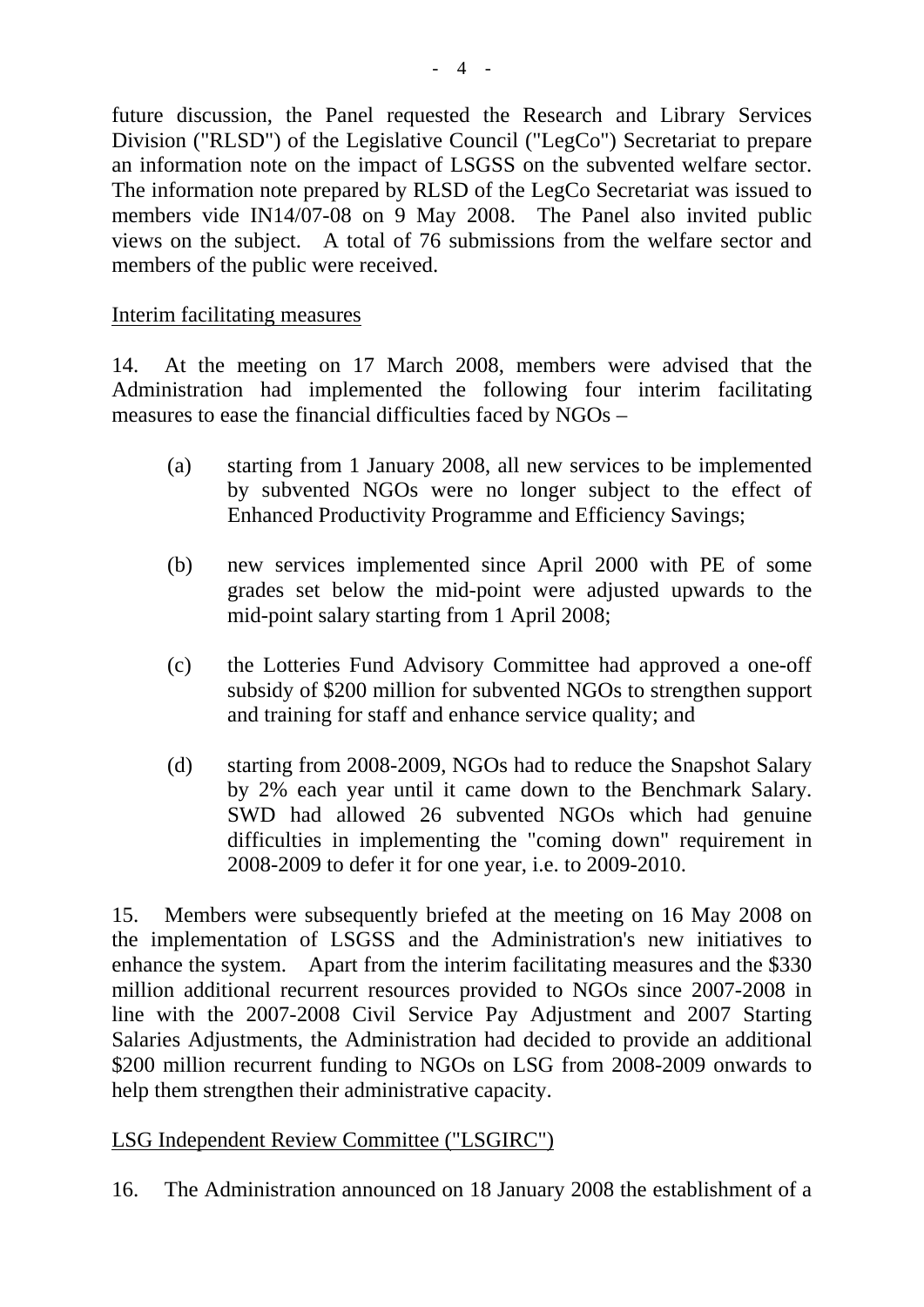LSGIRC to review the implementation of LSGSS. The committee comprised a non-official chairman and four members with different backgrounds. LSGIRC was tasked to assess the overall effectiveness of LSGSS and identify areas and scope for improvement.

17. At the meeting on 16 May 2008, members were advised that LSGIRC had openly invited stakeholders, including the NGO management, staff associations and service users, and members of the public to give views on the subject, and would make visits to NGOs to solicit views from the frontline staff and service users. Members were also advised that depending on the work progress, LSGIRC was expected to complete the review of LSGSS by the end of the third quarter of 2008, and would report its findings and make recommendations to the Secretary for Labour and Welfare ("SLW").

18. While welcoming the setting up of LSGIRC to review LSGSS, members remained of the view that the implementation of LSGSS had brought about many problems to the subvented welfare sector, such as poor corporate governance of some NGO management, staff grievances, and deteriorating partnership between the Administration and the sector. They strongly urged the Administration to take immediate actions to address the problems while awaiting the outcome of the review of LSGSS.

19. The Administration advised that the review of LSGSS would help identify areas for improvement and come up with useful recommendations for the Administration's consideration. As the review was still underway, in order not to pre-empt the findings of LSGIRC, the Administration was unable to make any commitment at that stage. Pending the outcome of the review, the Administration had already launched a series of interim facilitating measures and provided additional recurrent subvention to assist NGOs to cope with their financial difficulties.

20. On 16 December 2008, LSGIRC submitted to SLW its report on the review of LSGSS, with 36 recommendations on ways to improve the system. The Panel was briefed at the special meeting on 19 December 2008 on the Review Report. A further special meeting of the Panel was held on 17 January 2009 to receive views from 19 deputations on the Review Report. Members were advised that the Administration would provide responses to the recommendations of the Review Report in one to two months' time, and it would revert to the Panel in February 2009.

# Response of the Administration to the LSGIRC Review Report

21. At its meeting on 9 February 2009, the Panel was briefed on the Administration's response to the Review Report and its recommendations.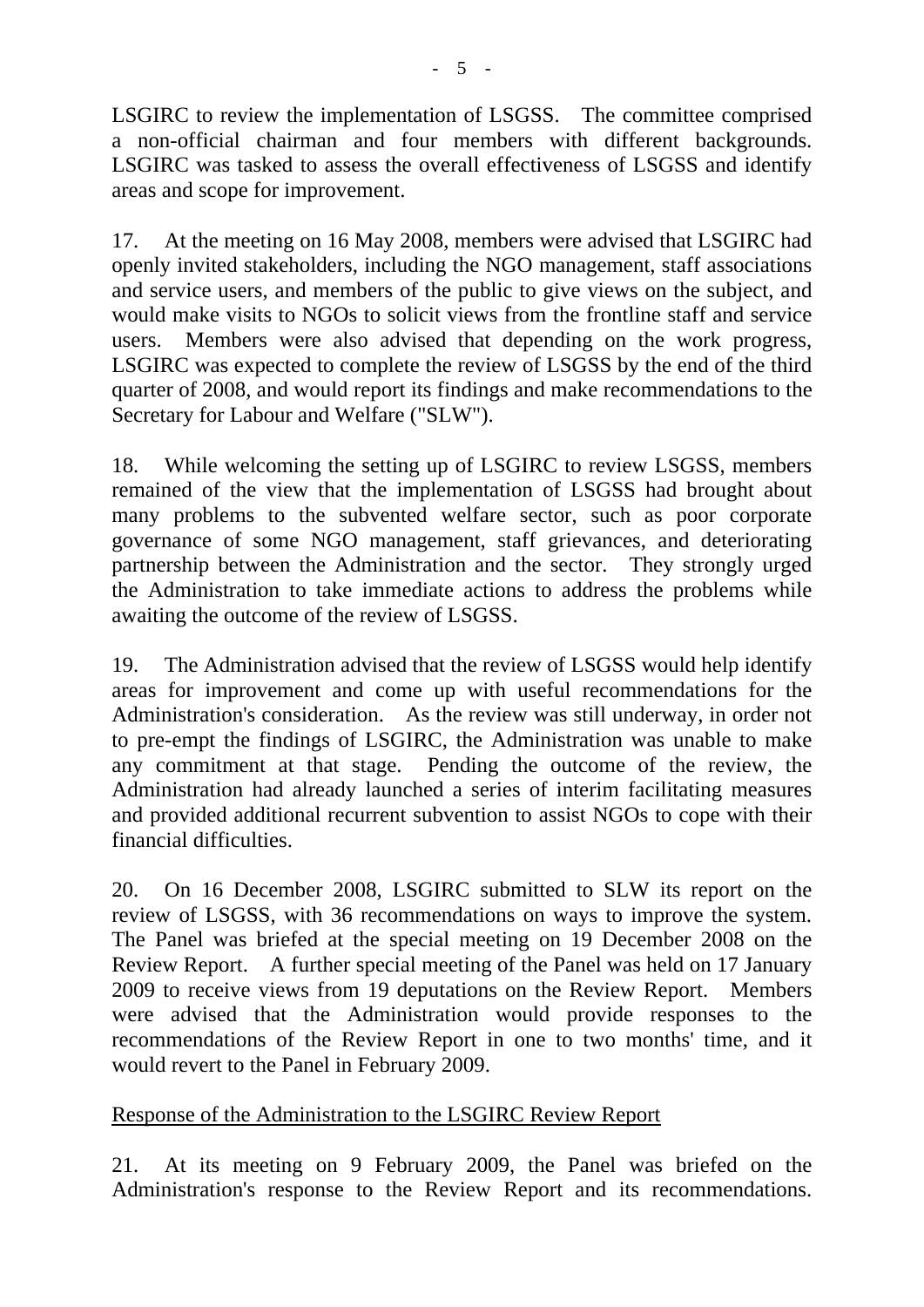Members were advised that the Administration agreed with LSGIRC that LSGSS could be improved and accepted in principle all its 36 recommendations. The Administration would take forward the more straightforward recommendations, such as those having no resource implications, as soon as practicable and hoped to introduce most of the new initiatives by the end of 2009. It also agreed in principle to take forward some of the other recommendations having resource and other significant implications, as it had to seek funding approval as necessary and consult the sector on how best these recommendations might be taken forward.

22. Pointing out that the Best Practice Manual was the primary initiative put forward by LSGIRC to improve the corporate governance and human resource policies of NGOs, most members took the view that the Best Practice Manual should be binding on NGOs to ensure the effectiveness of the manual, and its compliance by NGOs.

23. The Administration advised that the reconstituted LSGSC would work with the sector in drawing up a Best Practice Manual for NGOs on various management issues as recommended by LSGIRC. Should NGOs deviate significantly from the guidelines set out in the Best Practice Manual at the expense of service quality, this would be made known to the public. This would exert pressure on the NGOs concerned. In addition, NGOs with a poor track record would be in a less favourable position when they submitted bids for new services. As regards the concern on ways to enhance the compliance with the Best Practice Manual, the Administration advised that it would be a matter for the reconstituted LSGSC to consider in the course of drawing up the manual.

24. Some members expressed doubt about the effectiveness of the 36 recommendations in addressing the problems in the welfare sector, notably the poor staff morale, high staff turnover rate and deteriorating service quality in the sector. These members were of the view that the LSGSS per se was ineffective and urged the Administration to critically overhaul the system.

25. The Administration stressed that it agreed with LSGIRC that LSGSS was worth retaining, and every effort would be made to improve it. The 36 recommendations were inter-related and could complement each other in bringing about improvements to the system. Hence, the Administration would retain LSGSS and take forward the recommendations in the Review Report to enhance the system in concert with the welfare sector.

26. Members remained of the view that the Administration had failed to make concrete responses to address the problems arising from the implementation of LSGSS. At the meeting on 9 February, 2009, the Panel passed a motion urging the Administration to address expeditiously the problems arising from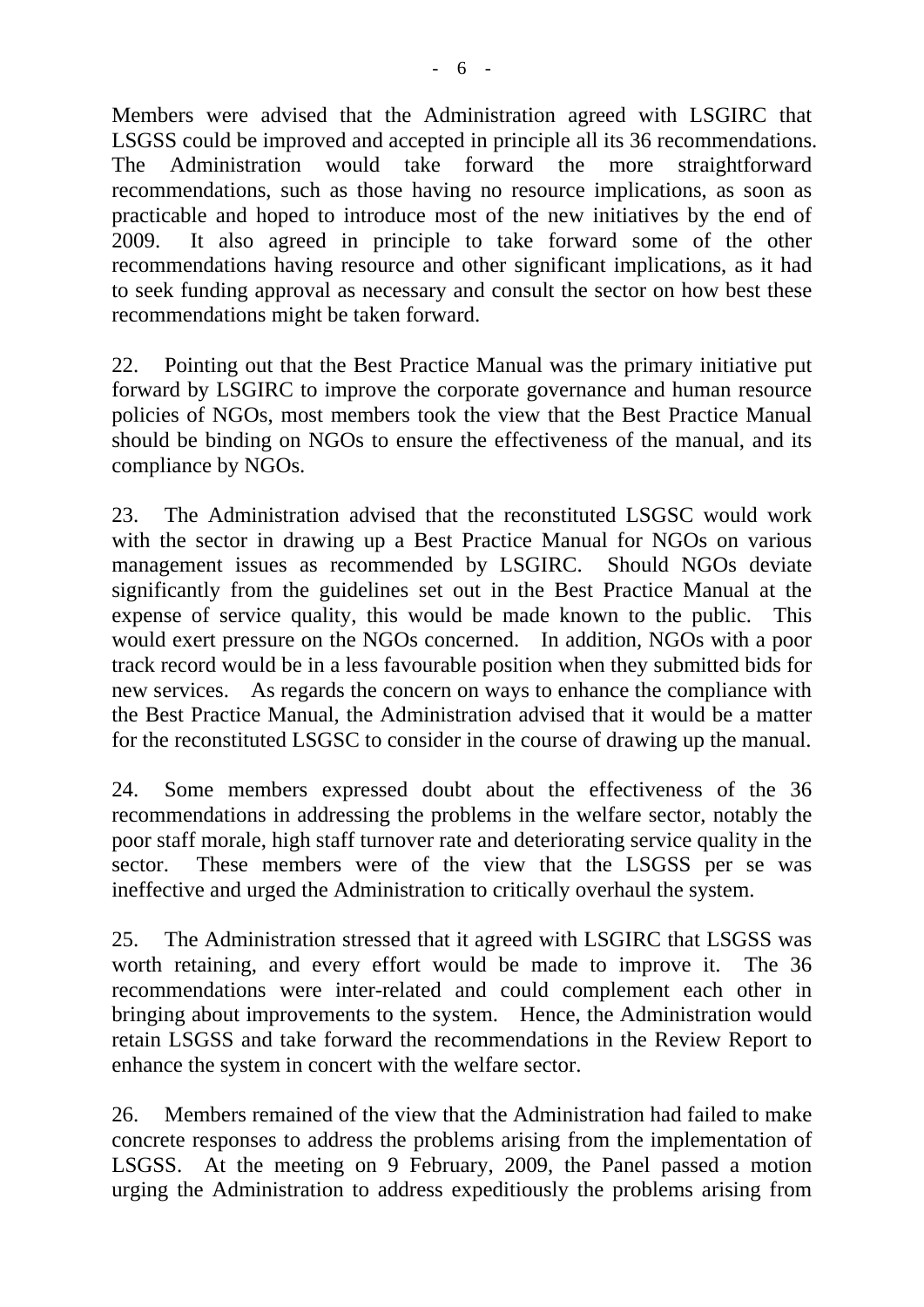the implementation of LSGSS, implement concrete measures to resolve the problems in the social welfare sector such as unequal pay for equal work, chaotic staffing establishment and low staff morale, and enhance monitoring of the operation of all subvented services. The Administration was requested to report progress to the Panel regularly.

#### Implementation of LSGIRC recommendations

27. At its meeting on 14 May 2010, the Panel was briefed on the progress of the implementation of the recommendations made by LSGIRC. According to the Administration, the implementation of the LSGIRC recommendations followed the planned schedule: of the 36 recommendations, 33 were implemented by the end of 2009, and the remaining three in January 2010. The Administration drew members' attention to the fact that some of the recommendations, including drawing up the Best Practice Manual for NGOs, making available an actuarial service for NGOs and setting up a \$1 billion Social Welfare Development Fund ("SWDF") to support training and capacity enhancement initiatives would require a longer time span to accomplish. The Administration would work closely with the reconstituted LSGSC to ensure that these recommendations were implemented in accordance with the respective objectives designated by LSGIRC.

28. The majority of members were of the view that the Review Report had not thoroughly resolved the problems arising from the implementation of LSGSS, such as the practice of capping staff salaries at the mid-point of the corresponding civil service pay scale, the offer of time-limited employment contracts and high staff wastage and turnover in NGOs. While noting that the reconstituted LSGSC would work with the sector in drawing up a Best Practice Manual for NGOs on various management issues as recommended by LSGIRC, members expressed grave concern about the compliance of the Manual given that it was non-binding on NGOs.

29. The Administration advised that to take forward the recommendations of LSGIRC, SWD had increased the number of review visits and introduced surprise visits in the three-year monitoring cycle of 2009-2012 and conducted additional on-site visits for the investigation of complaints. The One-in-Ten principle was adopted for selecting NGOs for either review visit or surprise visit. Further inspections of NGOs would be conducted upon receipt of complaints.

30. Members remained concerned about the salary adjustment arrangements adopted and the excess reserves kept by subvented NGOs. Although the Administration had explained that since the inception of LSGSS, NGOs could devise and implement their own staffing and remuneration structures to best suit their unique financial management and human resource management needs in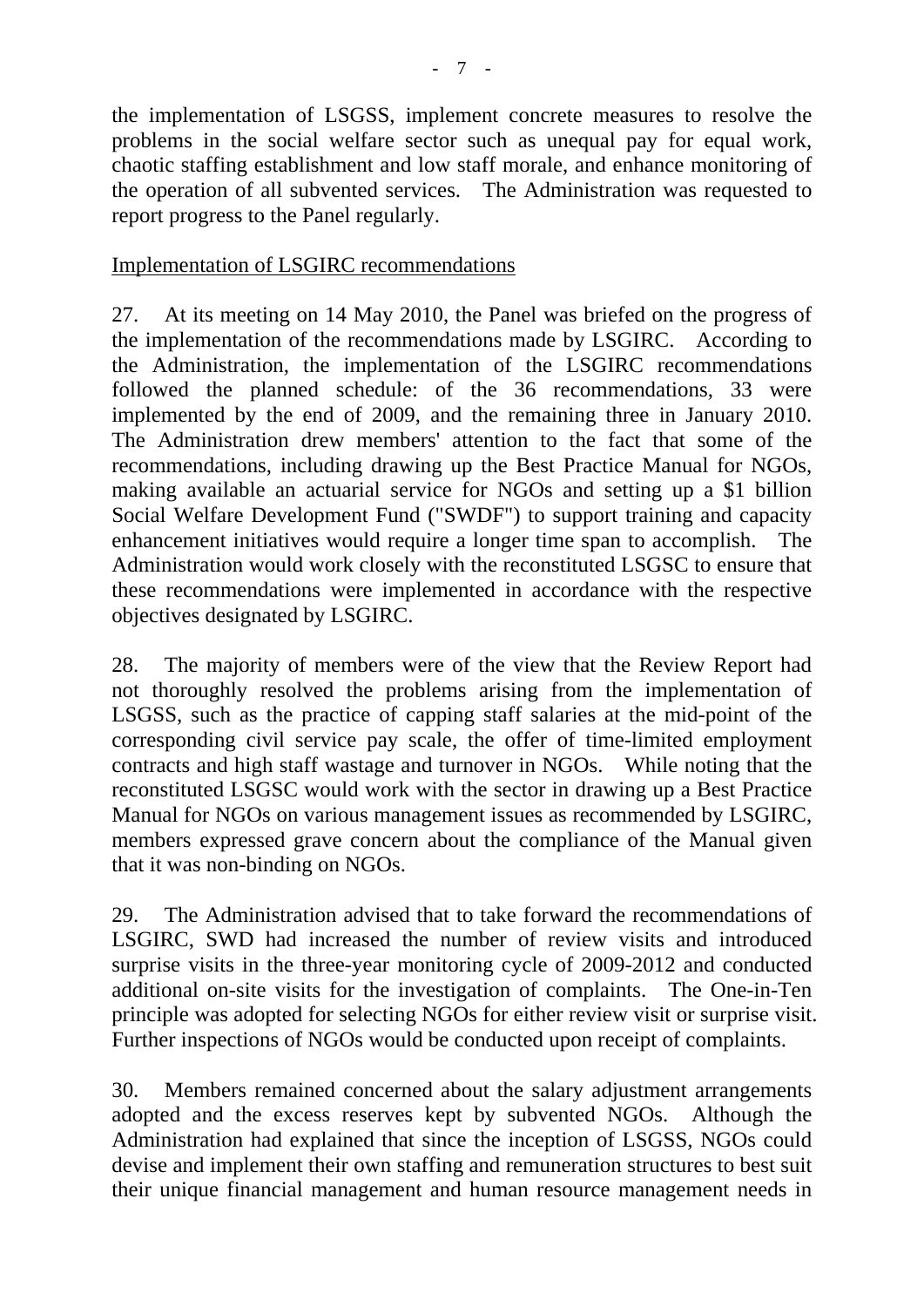accordance with the performance standards and conditions stipulated in the Funding and Service Agreements, some members considered that the Administration should introduce measures to ensure the use of subventions solely for subvented services. Consideration should be given to imposing a clear condition on the exclusive use of the additional funding provided in line with the civil service pay adjustments for the increase of salary for NGO staff.

31. On members' concern about the setting up of the \$1 billion SWDF, the Administration advised that Lotteries Fund Advisory Committee had granted approval-in-principle in November 2009 for setting up SWDF. Briefing sessions for NGOs had been held in January 2010. NGOs could submit their applications for SWDF in Phase 1 during the application period from 15 January to 30 June 2010.

32. Some members sought information on the rationale for involving only one NGO in the pilot actuarial study. The Administration explained that the pilot actuarial study would be conducted on a large NGO with an annual LSG of more than \$5 million. The NGO concerned would have to share its experience of participating in the pilot study with other NGOs subvented under LSGSS before the launch of the Second Round Actuarial Study, tentatively scheduled for 2011-2012.

33. The Administration will brief members on the latest progress of the implementation of recommendations of LSGIRC at the Panel meeting on 11 June 2012.

#### **Relevant papers**

34. A list of the relevant papers on the Legislative Council website is in the **Appendix**.

Council Business Division 2 Legislative Council Secretariat 5 June 2012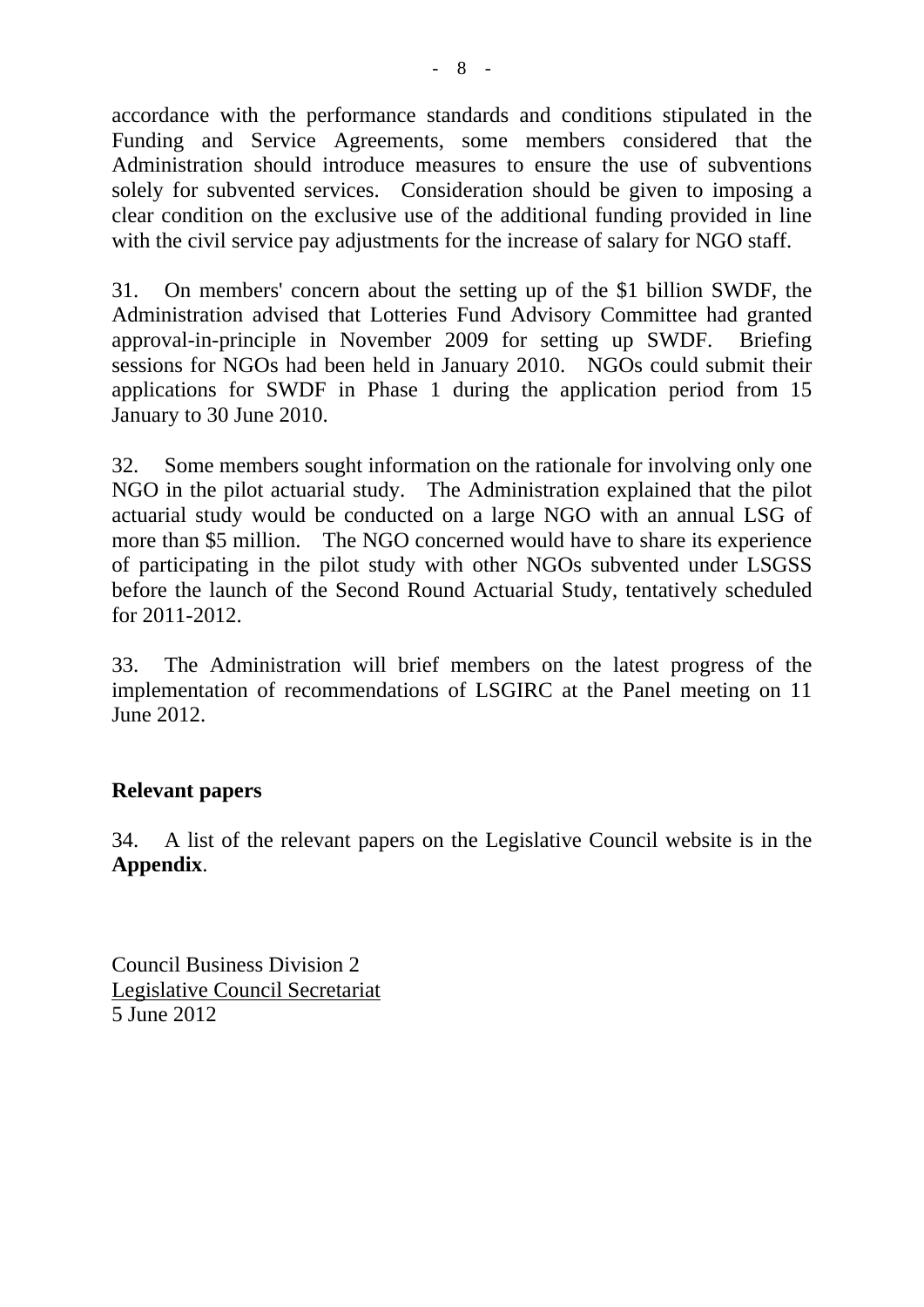# **Appendix**

#### **Relevant papers on the review of the Lump Sum Grant Subvention System**

| <b>Committee</b>                                                    | Date of meeting               | Paper                           |
|---------------------------------------------------------------------|-------------------------------|---------------------------------|
| Panel on Welfare Services                                           | 13 December 2004<br>(Item VI) | <b>Agenda</b><br><b>Minutes</b> |
| Panel on Welfare Services                                           | 2 June 2005<br>(Item II)      | <u>Agenda</u><br><b>Minutes</b> |
| Panel on Welfare Services                                           | 11 July 2005<br>(Item III)    | <u>Agenda</u><br><b>Minutes</b> |
| <b>Panel on Welfare Services</b>                                    | 8 November 2005<br>(Item II)  | <u>Agenda</u><br><b>Minutes</b> |
| Panel on Welfare Services                                           | 30 March 2006<br>(Item II)    | <u>Agenda</u><br><b>Minutes</b> |
| Panel on Welfare Services                                           | 10 July 2006<br>(Item III)    | <u>Agenda</u><br><b>Minutes</b> |
| <b>Panel on Welfare Services</b>                                    | 11 June 2007<br>(Item VI)     | <u>Agenda</u><br><b>Minutes</b> |
| <b>Panel on Welfare Services</b><br><b>Panel on Health Services</b> | 25 June 2007<br>(Item II)     | <u>Agenda</u><br><b>Minutes</b> |
| <b>Panel on Welfare Services</b>                                    | 29 October 2007<br>(Item I)   | <u>Agenda</u><br><b>Minutes</b> |
| <b>Panel on Welfare Services</b>                                    | 17 March 2008<br>(Item V)     | <u>Agenda</u><br><b>Minutes</b> |
| <b>Panel on Welfare Services</b>                                    | 16 May 2008<br>(Item IV)      | <u>Agenda</u><br><b>Minutes</b> |
| <b>Panel on Welfare Services</b>                                    | 19 December 2008<br>(Item I)  | <u>Agenda</u><br><b>Minutes</b> |